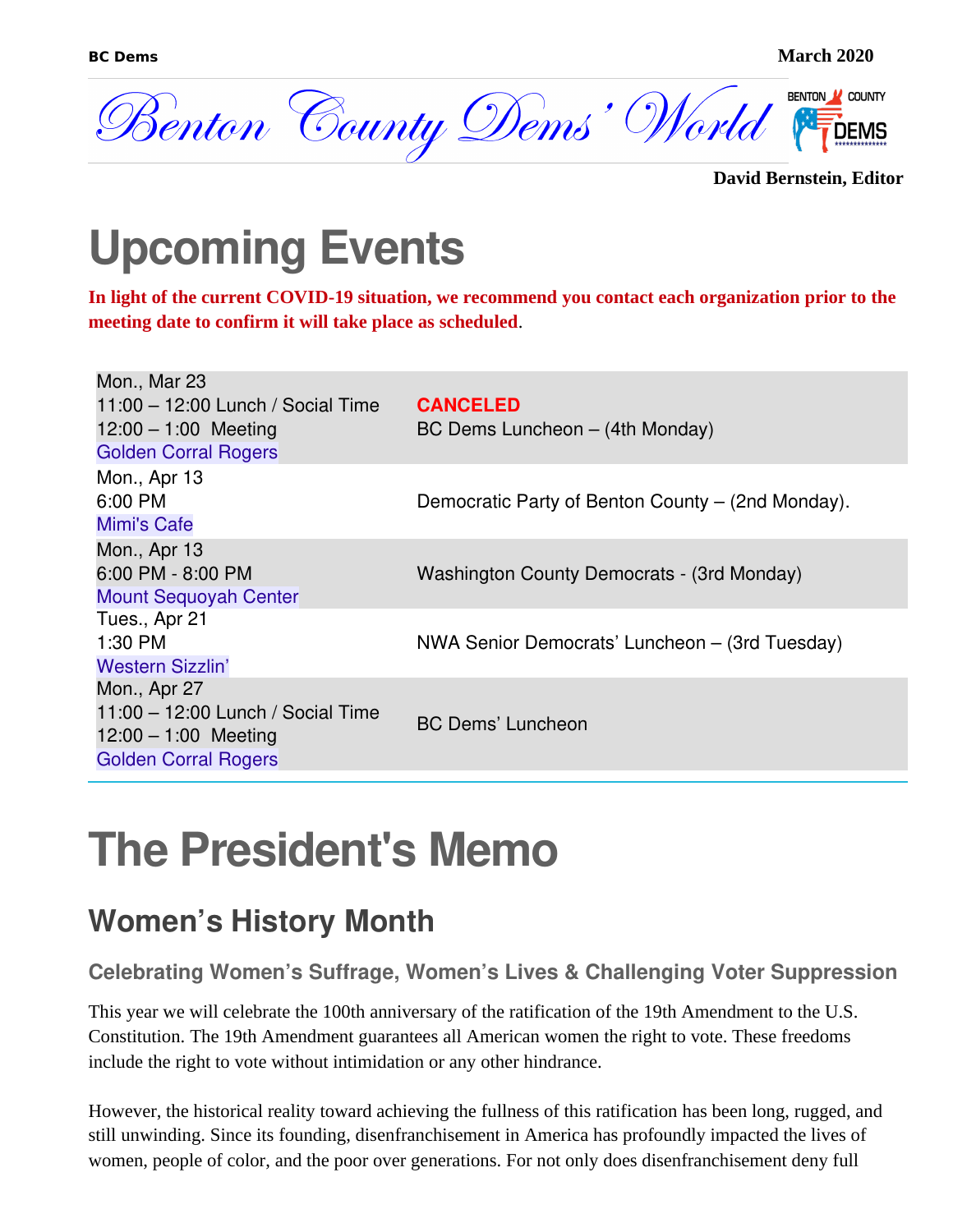

citizenship rights, but it also denies representation in the halls of government and policy-making and this has deep and broad effects on the success and well-being of underrepresented populations, including women and girls.

With this on-going challenge in mind, the [Arkansas Times has recently](https://arktimes.com/arkansas-blog/2020/01/29/introducing-thats-what-girls-do-a-new-special-series-on-women-in-politics)  [launched a special series](https://arktimes.com/arkansas-blog/2020/01/29/introducing-thats-what-girls-do-a-new-special-series-on-women-in-politics) on women in Arkansas politics to highlight the implications of excluding women and girls from the political and policy process.

We also need to be mindful that enfranchisement is currently being undermined through voter suppression tactics. Former Georgia gubernatorial candidate Stacey Abrams and former U.S. Attorney General Eric Holder are spearheading initiatives to curb some of the more egregious voter suppression tactics driven by the Republican Party. You can read more [here](https://fairfight.com/) and this article from [USAToday](https://www.usatoday.com/story/opinion/2020/01/15/fight-republican-voter-suppression-stacey-abrams-eric-holder-column/4466107002/)

Out of an abundance of caution and in line with public health expert advice, **Benton County Dems have postponed our annual Bean Lunch on the 15th of March** celebrating those who came before us in fighting for enfranchisement. Yet we will continue to champion the work our political and policy leaders are doing in promoting a more representative Arkansas.

Gratefully yours, *Julia K. Bailey*



# **Flattening the Curve:**

### **The Exponential Power of Now**

The BC Dems Board has decided to **cancel our monthly March meeting** for the safety and wellness of our members. Public health experts and officials are advocating for rapid and decisive efforts in reducing transmission of COVID-19 as much and as early as possible. The goal is to "flatten the curve" rather than let the virus quickly rampage through the population. This approach also gives public health agencies and the health infrastructure invaluable time to respond to the crisis. Most importantly, "flattening the curve" provides an opportunity to significantly reduce deaths from COVID-19.

As Democrats, we advocate for better service systems that provide comprehensive, quality care improving the health of people and their communities. We expect our health leaders and public servants to support evidence-based interventions to tackle disease and communicate health and well-being information based on science and common sense.

In contrast, our President and our own Senator Tom Cotton continue to blather falsehoods and conspiracy theories about the cause of the pandemic on Fox News and other hyperbolic media outlets. Moreover, our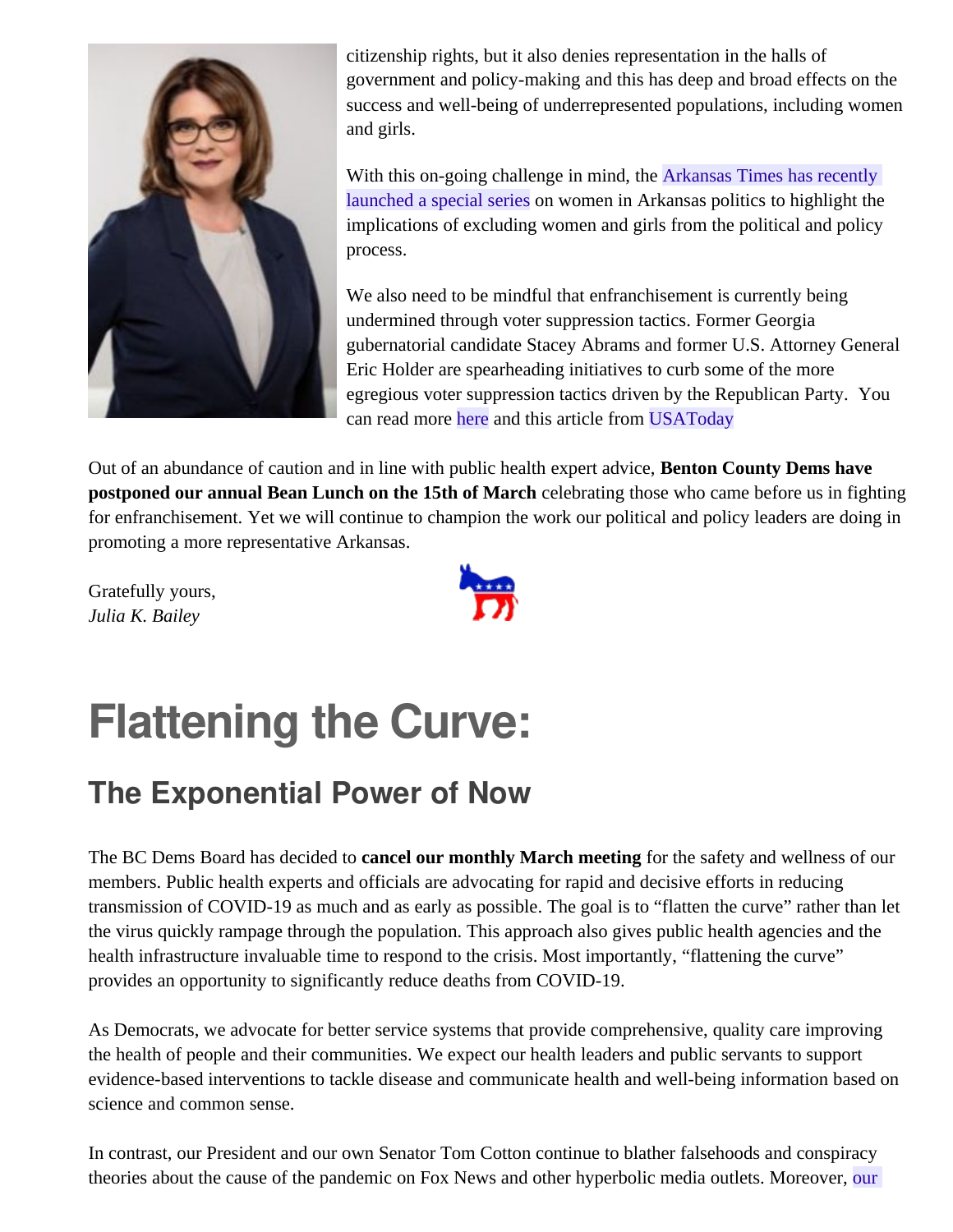[President refuses to take responsibility for the delay in rolling out COVID-19 testing](https://www.businessinsider.com/trump-i-dont-take-responsibility-for-delay-of-coronavirus-tests-2020-3) which is instrumental in identifying and containing the pandemic.

In light of such cruel neglect and utter lack of leadership, we Democrats are working hard to usher in a Blue Wave this election year. We will get through this pandemic, but it will come at a cost and lives will needlessly suffer due to the President's lack of leadership and full support of quality services and outreach to all. Let us remember the implications of this cost as we head to the polls in November and work as hard as we can to get out the vote.

#### **Some resources for staying safe and well:**



[The Latest General Information about Corona Virus](https://www.cdc.gov/coronavirus/2019-ncov/index.html)

[Coronavirus \(COVID-19\)](https://www.cdc.gov/coronavirus/2019-ncov/faq.html) [Frequently Asked Questions](https://www.cdc.gov/coronavirus/2019-ncov/faq.html)

### **Schools Are Closing**

#### **Officials in 41 states order schools closed due to coronavirus outbreak**

Officials in 41 states and eight of the country's 10 largest cities by population have closed schools in response to the coronavirus outbreak. These school closures affect more than **33 million students nationwide**. Thirty-nine statewide directives closed all schools, while those in Wyoming and Indiana granted discretion to local authorities. The length of the closures varies—some schools are closed for at least two weeks while others are closed indefinitely. This information was compiled from news reports and government pronouncements and is current as of Tuesday afternoon.

Source: **Political Responses To the Coronavirus Pandemic, 2020** [https://ballotpedia.org/Political\\_responses\\_to\\_the\\_coronavirus\\_pandemic,\\_2020](https://ballotpedia.org/Political_responses_to_the_coronavirus_pandemic,_2020)

## **Local Grocery Delivery Services**

**This article was compiled by our friends at the Democratic Party of Benton County. Links to additional content may or may not work as expected.** 

For those of us that are unsure about getting out in public right now, these stores and delivery services are there for you. EasyBin is a local group that delivers just like the large Grocery Stores.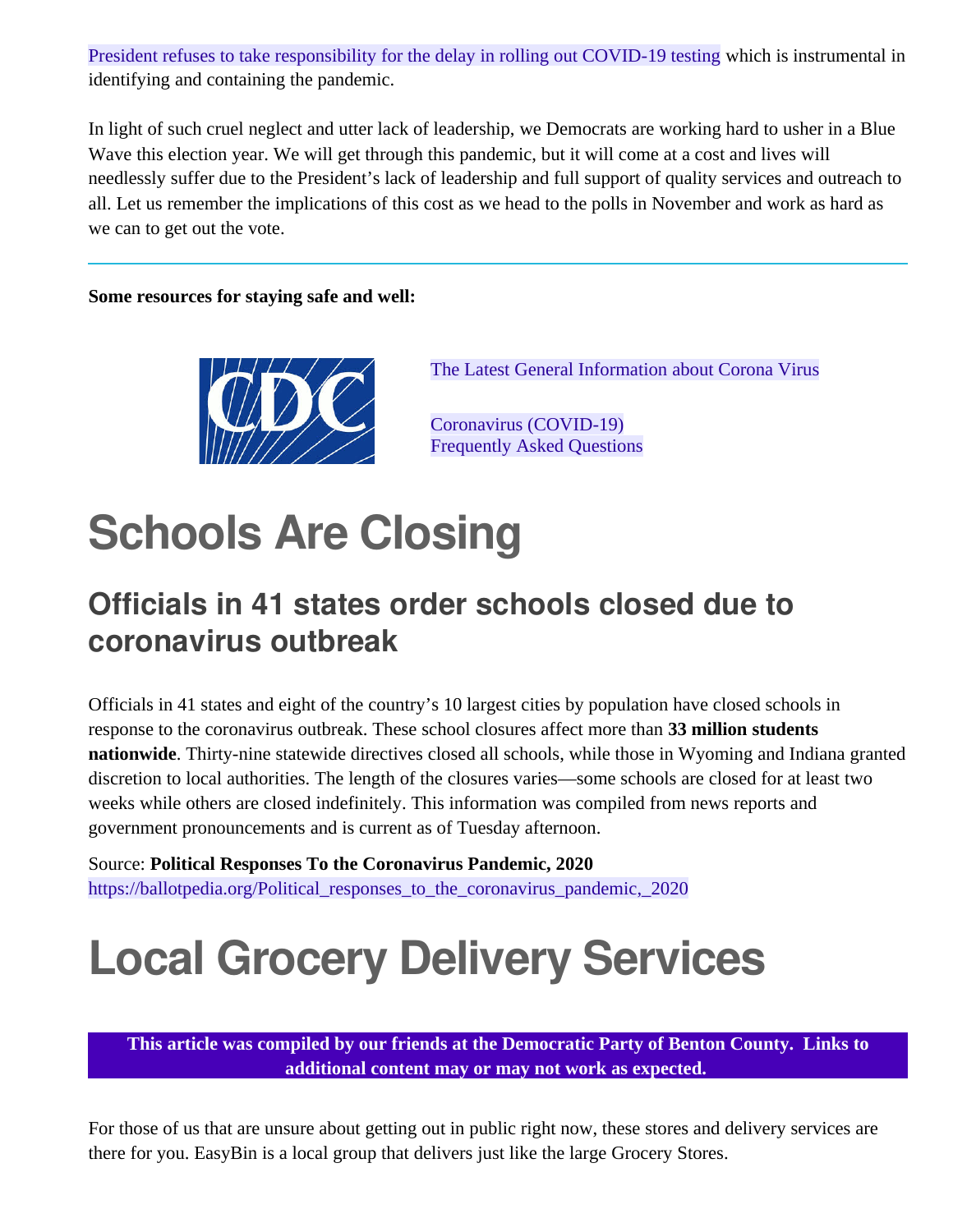

#### **9 Large Box Stores**

...that deliver groceries and prescriptions. There's no doubt that life with kids can be extremely busy—and that's why we are *totally* on board with basically any and all [grocery stores that deliver](https://www.delish.com/food-news/a23307102/aldi-grocery-delivery-instacart/). Who doesn't want to take back precious time and avoid the crowds and long lines at the supermarket? We do! We've rounded up several of the biggest grocery stores that deliver (and info on how to get Trader Joe's delivery) across the United States, so say goodbye to long lines and hello to door-to-door grocery deliveries.

#### **Target**

For a lot of people, strolling the aisles of Target is like a religious experience. But for those of us with kids and no time to spare, [Target's](https://www.target.com/c/shipt/-/N-t4bob) new partnership with [Shipt](https://www.shipt.com/) is the perfect way to get groceries, essentials and more delivered right to your door.

You can choose from thousands of items, including food, baby, bath, kitchen, pet supplies, school supplies and more. You can start with a free four-week trial, and when those four weeks are up, you have the options of an annual Shipt plan for \$99 for unlimited orders of \$35 or more. Or, you can pay per as you order for same-day delivery. Shipt also works with CVS, Petco, and more.

### **Costco**

Buying bulk is a must for big families, or really for any families. Now you can forget having to schlep giant jars of peanut butter and cases of apple juice, [Costco](https://www.costco.com/) now offers delivery through [Instacart](https://www.instacart.com/), which also delivers from local stores like ShopRite, Safeway, Giant, and more based on your location. For those that use Instacart more regularly, they offer Instacart Express, which includes reduced service fees, free delivery on orders over \$35, and more.

### **Aldi**

Recently, grocery chain [Aldi](https://shop.aldi.us/?utm_medium=sem&utm_source=instacart_google&utm_campaign=&utm_content=accountid-6692531986_campaignid-7979384061_adgroupid-82679396335_device-c&utm_term=matchtype-e_keyword-aldi%20delivery_targetid-kwd-3545557583_locationid-9004554&gclid=EAIaIQobChMIhprmx8_R5wIViJOzCh2NZQYsEAAYASAAEgKpmfD_BwE) tested grocery delivery in several large markets in partnership with Instacart and they keep expanding to more and more zip codes across the country. The company anticipates that 80 percent of its stores will have a delivery option. In addition to delivery, Aldi has been testing curbside pickup. Customers can buy groceries online, then come to the store to pick them up where an Aldi employee will bring your grocery haul right to your car.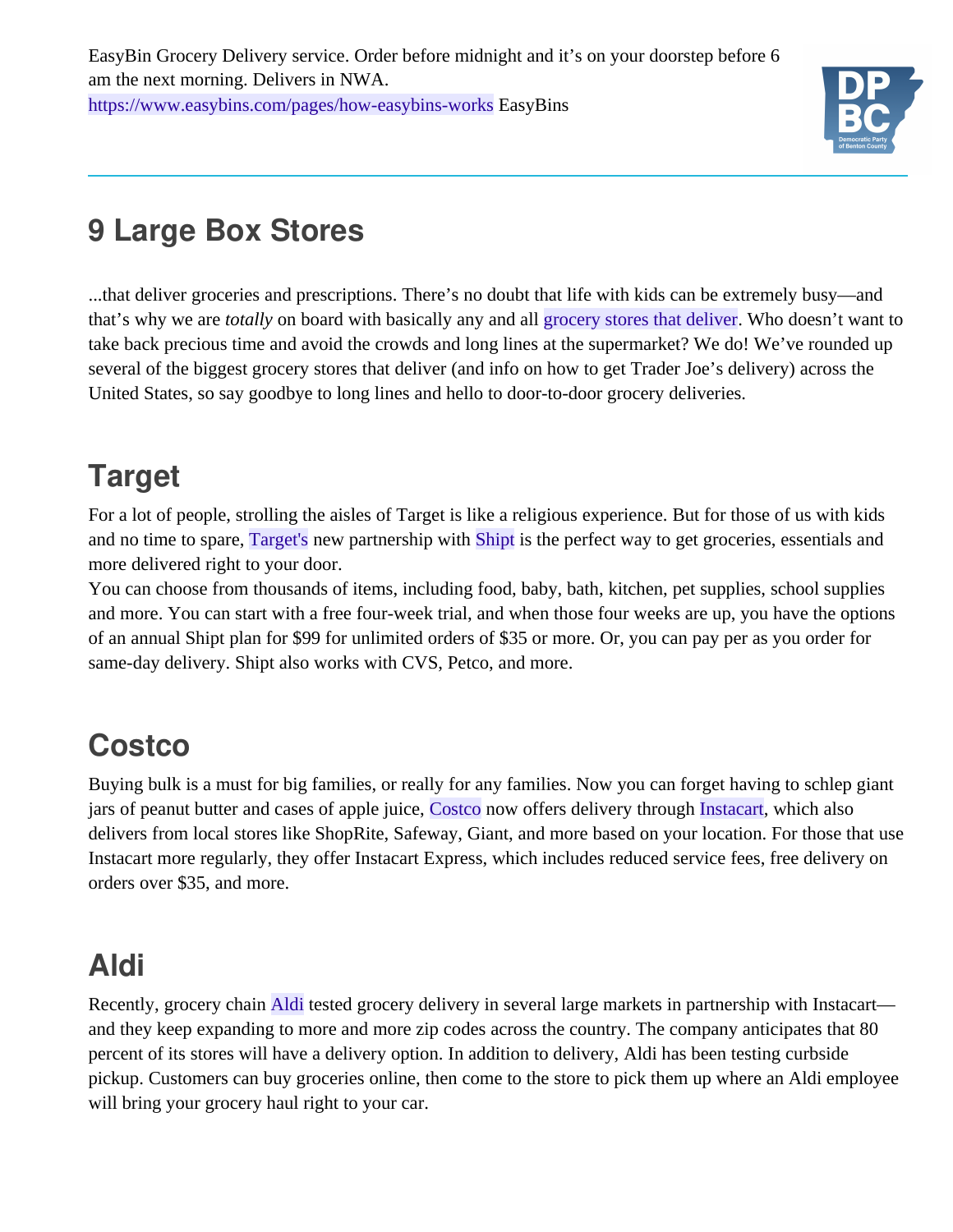#### **Whole Foods**

Since its acquisition by [Amazon, Whole Foods](https://primenow.amazon.com/onboard?forceOnboard=1&sourceUrl=%2Fstorefront%3FmerchantId%3DA3NO6PYCC6QLSP%26ref_%3DCOPP72_WFM_SPLASH&ref_=COPP72_WFM_SPLASH) has continued to expand its [grocery delivery service](https://redtri.com/amazon-whole-foods-prime-delivery-10-more-cities/) with the help of the online retailer. As of press time, shoppers in over 50 cities can buy online and receive orders in as little as two hours, including the newest additions of Ann Arbor and Detroit, Michigan; Jacksonville and Orlando, Florida; Madison and Milwaukee, Wisconsin; Omaha, Nebraska; St. Louis, Missouri; and Tulsa, Oklahoma.

#### **Trader Joe's**

While Trader Joe's itself does not offer delivery (and it's a big point of contention of Trader Joe's Facebook groups), you can still get your TJ's fix by using a delivery service options to bring your groceries to you: Use [Postmates](https://postmates.com/) for door-to-door service. Delivery is free for all orders over \$25 when you order from a Postmates Plus business (otherwise it's an added \$3.99) and there's also a \$9.99 monthly subscription fee.

#### **Kroger & Ralphs**

[Kroger](https://www.kroger.com/i/ways-to-shop/delivery) and Ralphs also use [Instacart](https://www.instacart.com/kroger) for curbside and grocery delivery for over 1,200 of its locations. In recent news, the company also launched Kroger Ship, a new website that offers more than 50,000 groceries, household, beauty and pet food products. They started in Cincinnati, Houston, Louisville, and Nashville and keep expanding their delivery locations.

#### **Walmart Delivery Same-Day Grocery Delivery from Walmart**

Our Grocery Delivery service lets you schedule a drop-off when it is most convenient for you at your home, office or other location. All with a 100% money back guarantee! Walmart's Grocery Delivery service provides great value, friendly service and fresh groceries on your schedule. Save Money. Live Better.

**Walmart Bentonville, AR Grocery Delivery Center #2685 3701 SE Dodson Rd Bentonville, AR 72758 (479) 295-8652 Delivery Hours: 7 AM - 8 PM**

Thank You Larry Concannon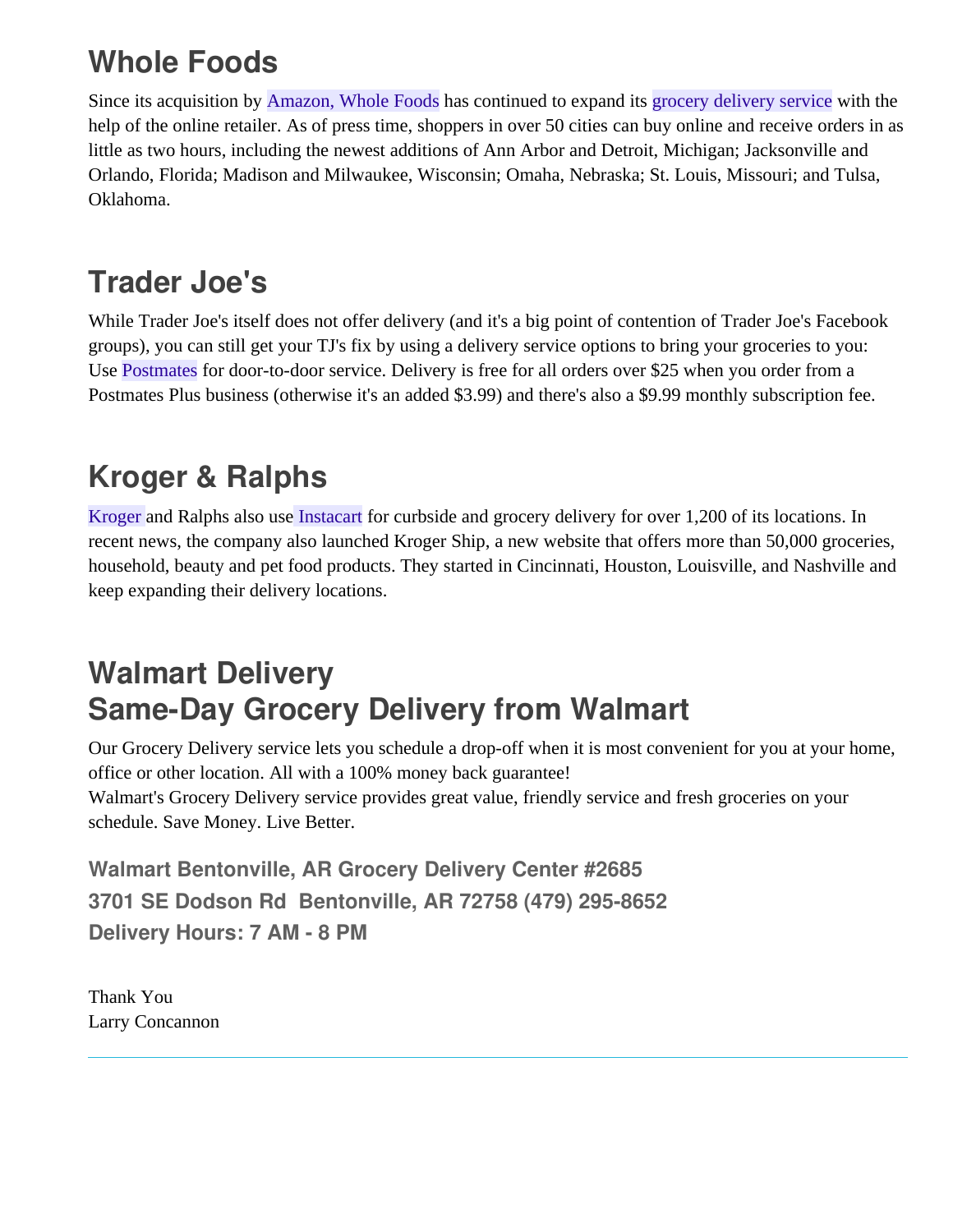### **General Meeting Minutes**

**BENTON COUNTY DEMS General Meeting Minutes Golden Corral, Rogers, AR February 24, 2020**

- I. Call to order by President Julia Bailey 12:00
- II. Pledge led by Judith Bernstein
- III.Welcoming

.

- A. Visitors and new members
- B. Reminder dues for 2020 are due can be paid in person today or through the BC Dems webpage—cannot pay through Act Blue
	- IV.Walter Hinojosa introduced Judge Morgan "Chip" Welch who is running for a non-partisan Arkansas Supreme Court position in 2020. Currently he is the Division 16 Judge on the Sixth Circuit in Arkansas
- A. His opponent is using Republican funding for her ads
- B. He promises "fairness" non-partisan judgments—believes that the judiciary is part of the check and balance system designed by the founding fathers
- C. He's 70, been married 37years, 2 children, 4 grandchildren
- D. He had 38 years of experience as a lawyer before joining the bench 8 years ago
- E. His favorite award was in 2017 voted Mentor of the Year
	- V. Walter Hinojosa introduced Christine Horwart, Bentonville attorney running for the Seventh Circuit Judgeship in Benton County.
- A. Horwart, has been an attorney for 25 years, has a civil law practice and focuses on domestic relations law and trial practice, but she said she has handled almost every type of case in her career –
- B. Facilitating adoptions is one of her most fulfilling roles
- C. From Lincoln, Nebraska, father's heating & air conditioning business taught her the value of hard work and caring for others
	- V. Distribution of First Round Contributions to Candidates
- A. Ronetta Francis, Arkansas State Senate, District 1
- B. Jon Comstock, Arkansas House of Representatives, District 96
- C. Michael Bennett-Spears, Arkansas State Representative, District 87
- D. Kelly Kraut, Arkansas House of Representatives, District 90
- E. Mailed others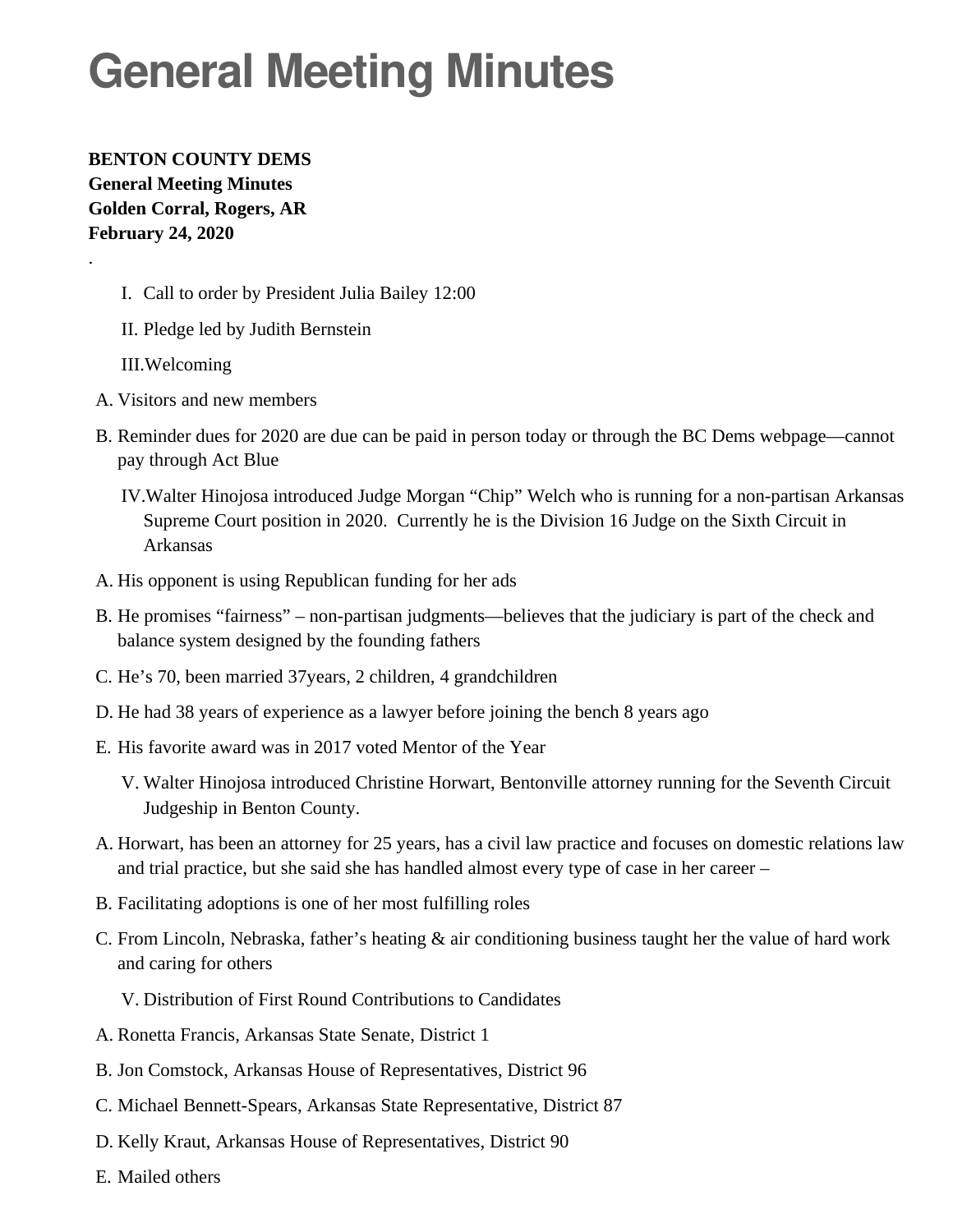- 1. Daisy Bonilla, LCSW, Arkansas State Representative, District 93
- 2. Jene' Huffman-Gilreath, Arkansas State Representative, District 94
- 3. Nick Jones, Arkansas State Representative, District 91
- 4. Haley Emerick, Justice of the Peace, District 13
- 5. Lupe Martinez, Justice of the Peace, District 3
- 6. Jennifer Smith, Justice of the Peace, District 10
- VI.Minutes from January meeting Bill Beck moved to accept Minutes, Suzanne Miltich seconded. Vote unanimously passed
- VII.Treasurer's Report. Joel Ewing moved to accept Treasurer's Report, Betty Cauldwell seconded. The motion was passed.
- VIII.Connie Hoffman reported on voter registration
- A. Quorum Court Report
	- 1. Libertarian member has put forth an Ordinance on Sanctuary Gun Rights
		- a. Quorum Court tabled the Bill until this Thursday, February 27, 2020 at 6:00
		- b. The JP wanted to reword it and write it as a bill
		- c. Supporters do not want a Bill because an Ordinance has "teeth"
	- 2. To show support or opposition, please come to the Quorum court in the Administration Bldg. Courtroom this Thursday, arrive early for seating
	- 3. Call your JP today to tell them your view
- B. Voter Registration going well especially need help from Spanish speakers
- C. Voter Registration Forms available from Connie Hoffman

IX.Bean Lunch

- A. Nicole Clowney and Joyce Elliott will be speakers
- B. Sunday, March 15, 2020 at Janie Darr Elementary, 6505 S Mount Hebron Rd, Rogers, AR 72758
- C. Tickets-- \$15.00/ buy online or at front table
- D. Sponsorships available Gold, Silver, Bronze, and Friends
- E. Volunteers needed to bring desserts for the lunch; leftover desserts will be sold after the luncheon—See Betty Cauldwell to volunteer

X. Introduce Audit Committee Volunteer—Bill Reed

XI.Introduce Publicity Chairperson—Catherine Deeley

XII.Introduce Dan Whitfield—Running as Independent Candidate for U.S. Senate against Tom Cotton

- A. Needs signatures to run—sign petition online at [https://danwhitcongress.us/ u](https://danwhitcongress.us/)nder "Signature Collection" tab
- B. Platform includes Direct Representation, Medicare for All, Green New Deal, Mediation for Finding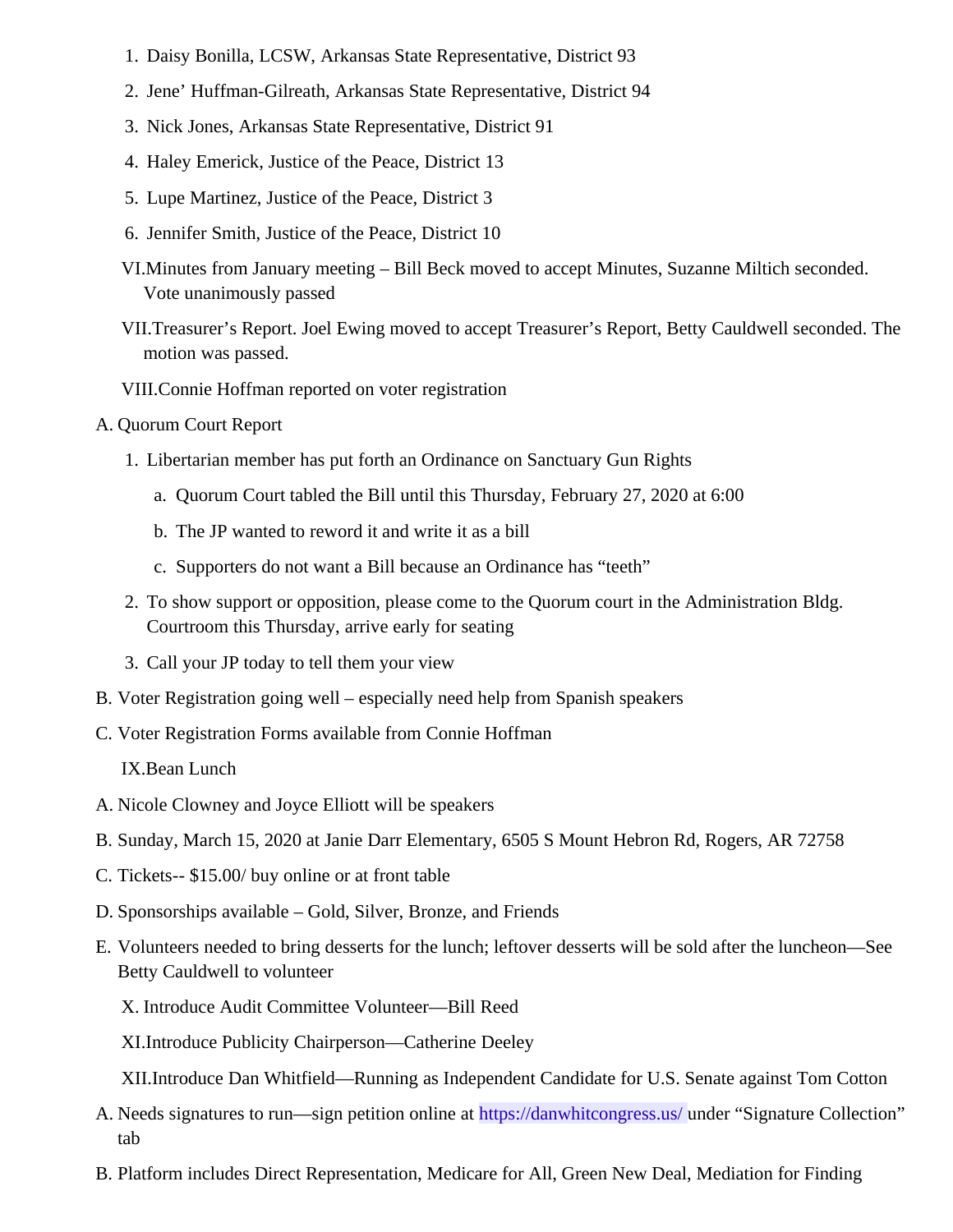Solutions, Represent the Working Class of Arkansas

C. Dan Whitfield will be Speaker at the March Meeting of BC Dems

XIII.Announcements

- A. Larry Concannon—not available—working early voting polls
- B. Bill Beck—Asks to consider adding a time for National Campaign News at each meeting
- C. Don't forget the Excellence Award Dinner for the Black Democratic Caucus this Friday—BC Dems has co-sponsored a table

XIV.Adjourned 1:00

Respectfully submitted, Deborah Ostas

# **Treasurer's Summary Feb 2020**



**by Timothy Boyer, Treasurer**

| <b>Beginning Balance:</b> | \$9,969.37 |                                                     |            |
|---------------------------|------------|-----------------------------------------------------|------------|
| <b>INCOME:</b>            |            | <b>EXPENSES:</b>                                    |            |
| <b>Dues</b>               | \$240.00   | <b>Campaign Contributions</b>                       | \$7,800.00 |
| <b>Blue Bowls</b>         | \$107.00   | Printing                                            | \$77.96    |
| <b>Bean Dinner Ticket</b> | \$1,855.95 | <b>Co-Sponsor Excellence</b><br><b>Awards Table</b> | \$250.00   |
|                           |            | Postage                                             | \$11.00    |
|                           |            | <b>Balance to Rogers Public</b><br><b>Schools</b>   | \$486.00   |
| <b>Total Income:</b>      | \$2,202.95 | <b>Total Expenses:</b>                              | \$8,624.96 |
| <b>Ending Balance:</b>    | \$3,547.36 |                                                     |            |